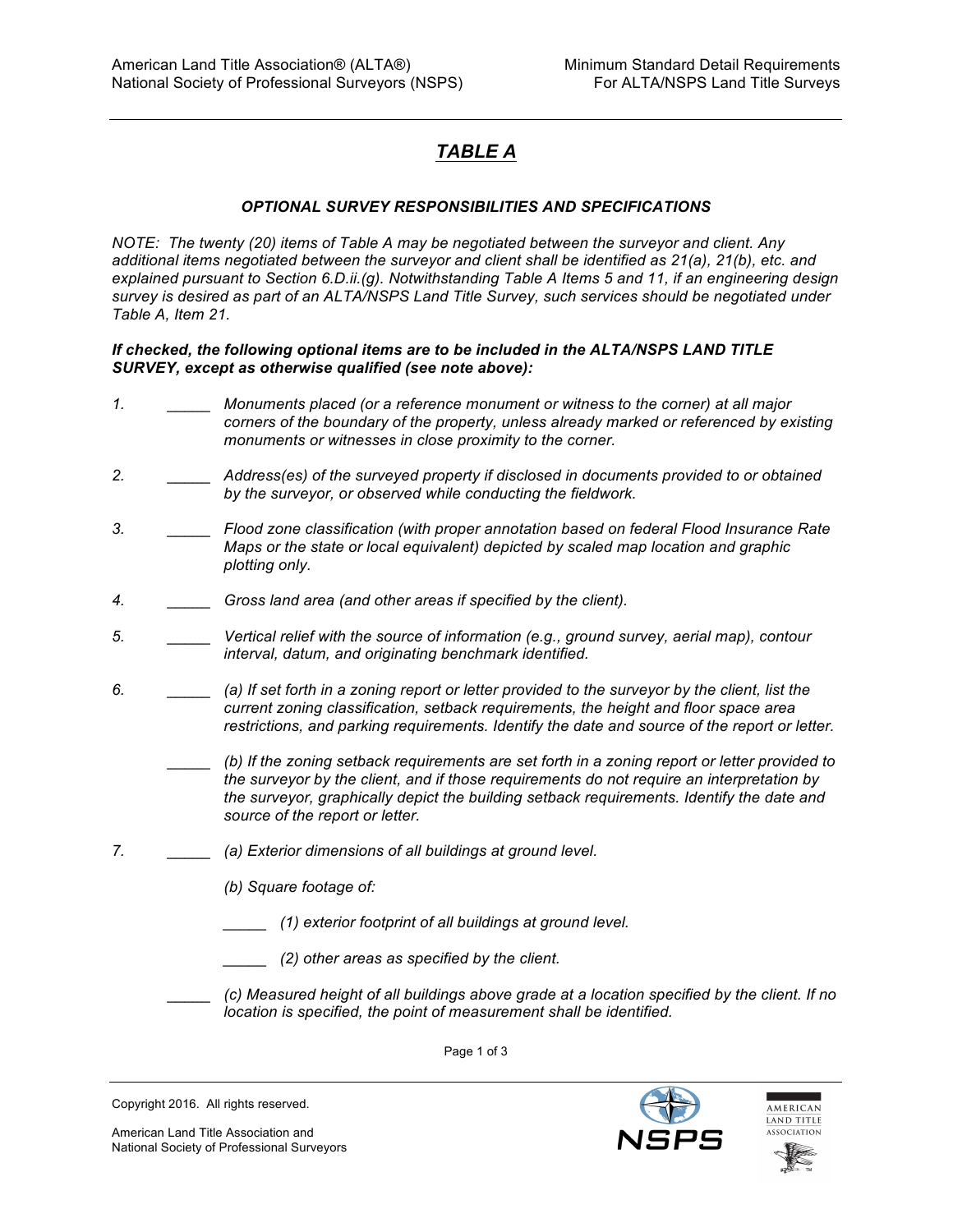- *8. \_\_\_\_\_ Substantial features observed in the process of conducting the fieldwork (in addition to the improvements and features required pursuant to Section 5 above) (e.g., parking lots, billboards, signs, swimming pools, landscaped areas, substantial areas of refuse).*
- *9. \_\_\_\_\_ Number and type (e.g., disabled, motorcycle, regular and other marked specialized types) of clearly identifiable parking spaces on surface parking areas, lots and in parking structures. Striping of clearly identifiable parking spaces on surface parking areas and lots.*
- *10. \_\_\_\_\_ (a) As designated by the client, a determination of the relationship and location of certain division or party walls with respect to adjoining properties (client to obtain necessary permissions).*
	- *\_\_\_\_\_ (b) As designated by the client, a determination of whether certain walls are plumb (client to obtain necessary permissions).*
- *11. \_\_\_\_\_ Location of utilities existing on or serving the surveyed property as determined by:*
	- *observed evidence collected pursuant to Section 5.E.iv.*
	- *evidence from plans requested by the surveyor and obtained from utility companies, or provided by client (with reference as to the sources of information), and*
	- *markings requested by the surveyor pursuant to an 811 utility locate or similar request*

*Representative examples of such utilities include, but are not limited to:*

- • *Manholes, catch basins, valve vaults and other surface indications of subterranean uses;*
- • *Wires and cables (including their function, if readily identifiable) crossing the surveyed property, and all poles on or within ten feet of the surveyed property. Without expressing a legal opinion as to the ownership or nature of the potential encroachment, the dimensions of all encroaching utility pole crossmembers or overhangs; and*
- •*Utility company installations on the surveyed property.*

*Note to the client, insurer, and lender - With regard to Table A, item 11, source information from plans and markings will be combined with observed evidence of utilities pursuant to Section 5.E.iv. to develop a view of the underground utilities. However, lacking excavation, the exact location of underground features cannot be accurately, completely, and reliably depicted. In addition, in some jurisdictions, 811 or other similar utility locate requests from surveyors may be ignored or result in an incomplete response, in which case the surveyor shall note on the plat or map how this affected the surveyor's assessment of the location of the utilities. Where additional or more detailed information is required, the client is advised that excavation and/or a private utility locate request may be necessary.*

*12. \_\_\_\_\_ As specified by the client, Governmental Agency survey-related requirements (e.g., HUD surveys, surveys for leases on Bureau of Land Management managed lands).*

Copyright 2016. All rights reserved.

American Land Title Association and National Society of Professional Surveyors





Page 2 of 3